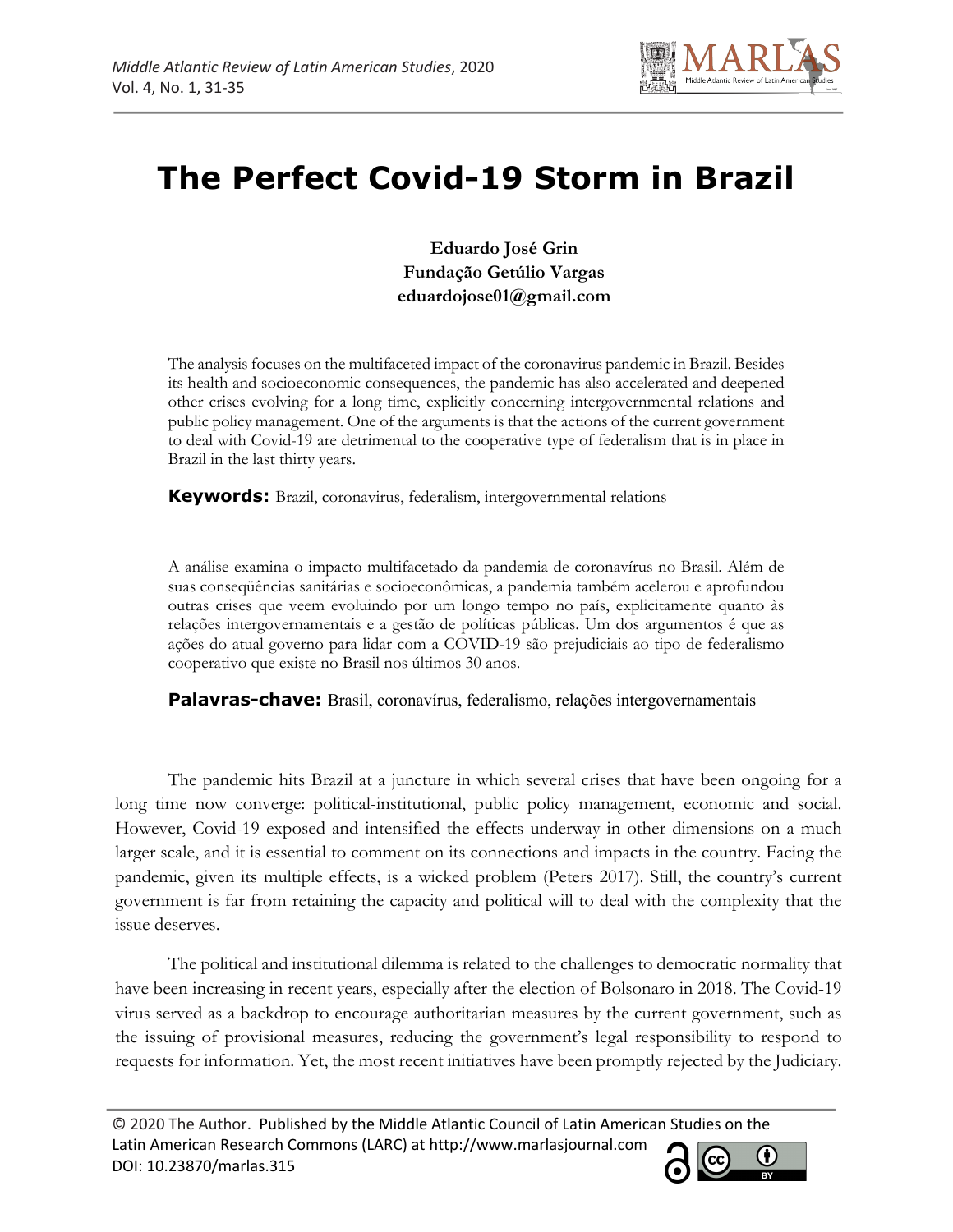#### *Middle Atlantic Review of Latin American Studies*

Among them was an attempt to change the Access to Information Law concerning the ban on the "Brazil cannot stop" campaign. Also rejected was the request to extend the validity of provisional measures in the face of crisis caused by Covid-19. The decree of the State of Emergency has been closely monitored by the National Congress (Grin 2020).

The pandemic only accelerated and deepened the challenges, as the president decided to confront or minimize the role of horizontal control of political institutions such as the Supreme Federal Court and the National Congress, as well as vertical control based on the constitutional autonomy of states and municipalities (Abrucio et al. 2020). The current government is based on a view of politics in which opponents are enemies (Schmitt 1991) instead of political antagonists, which supports an imperial view of governmental conduct. "I am the Constitution" summarizes this stance of political power.

The battle with the pandemic exposed this authoritarian project of power. The president has suffered defeats in the Supreme Court when it recognized that states and municipalities have constitutional competence to decide about social isolation. More recently, another judicial decision forced the government to resume the release of accumulated data on the pandemic. In the National Congress, the government also suffered defeats in the model of financial aid to states and municipalities and the monetary value and rules of the emergency aid for the informal and unemployed population.

In the vertical area, the president understands that he has the power to define actions unilaterally. Covid-19 is a complex intergovernmental problem (Paquet and Schertzer 2020). Thus, what was expected from the central sphere was the capacity for federative coordination. Yet the choice has been a confrontation with subnational entities. Conflicts and intergovernmental incoordination have been two elements that strongly reduce the effectiveness of actions against Covid-19.

Brazil is facing the new coronavirus through two conflicting conceptions of federalism. On the one hand, there is a cooperative model (Agranoff 2007), built thirty years ago starting with the 1988 Constitution. On the other hand, there is a new model proposed by Bolsonaro: "More Brazil and Less Brasilia." It is similar to the dualist view (Loughlin, Kincaid, and Sweden 2013) defended by Trump. It aims to reduce the Federal Government's action supporting public policies. The Federal Covid-19 Crisis Committee, without state and municipal representation, illustrates this conception of radicalized dualistic federalism with centralized command. At the same time, governors' reaction to sustain their initiatives and defend SUS (the universal health care system) is positive for federalism (Abrucio et al. 2020).

In public policy management, the State is no longer an open space for social participation and becomes a producer of centralized commands. The disarticulation of government action in the fight against Covid-19 in education, social assistance, and health shows the consequences of this conception, which believes it is possible to govern centrally and disregard society and the federation. Denying the logic of politics and public policies makes the country walk many democratic steps backward and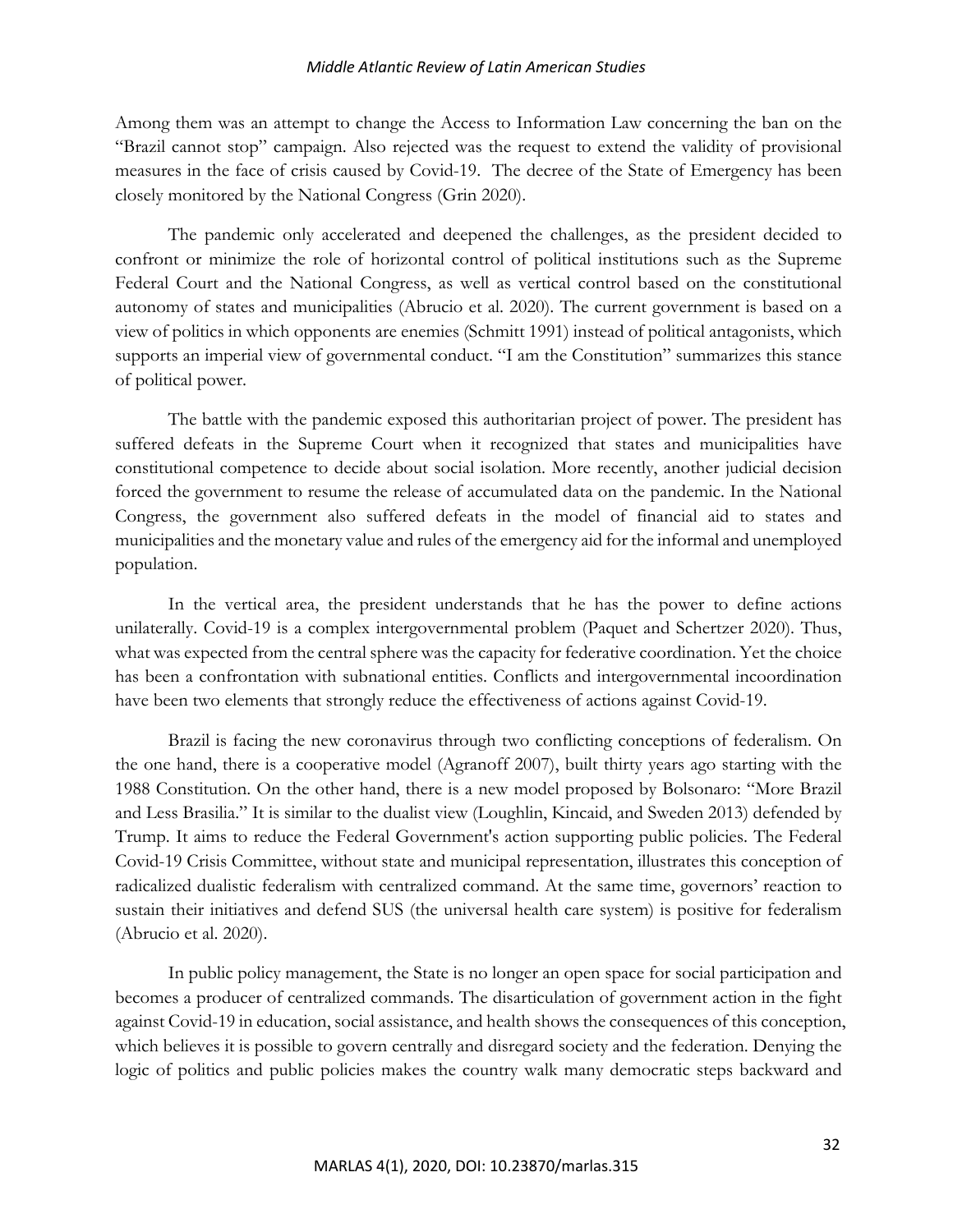takes a heavy toll on reconstruction. The most evident example in this direction is the dismantling that has been carried out at the Ministry of Health in full combat against Covid-19.

The peak of this process occurred with the Ministry of Health accused states of lying about the deaths from the pandemic and failing to inform about the number of victims and of those infected with the previous periodicity, which throws into suspicion the entire cooperative model of SUS (Franzese 2010). The denial of politics as a way of mediating interests, as well as of actors constituted for this mission through political parties and the congress, delegitimizes democracy. Public policies are also victims of this exclusive view because, since 1988, forums for dialogue between government and society have been established (Grin and Andrade 2020).

Besides, all cooperative logic that guided intergovernmental coordination, through arenas of dialogue and federative negotiation between the Union, states, and municipalities, has been disarticulated and disallowed as an interlocutor with technical and political legitimacy. This deconstruction process had been underway since 2019, but the fight against the pandemic uncovered and accelerated this dualist, centralized, and exclusive view of the federal government. The institutional construction effort of the Brazilian federation to consolidate forums for intergovernmental cooperation is being severely weakened.

Similar criticisms can be made for other strategic areas of the welfare state. Concerning education, the National High School Exam is not being formulated in conjunction with the Council of State Secretaries of Education. Regarding social assistance, the implementation of emergency measures to serve the most vulnerable population did not consider public facilities in the municipalities. The most likely effect of the dualistic federalism of Bolsonaro government, as Covid-19 has shown, will be the weakening of the cooperative model.

In the economic field, the arrival of the pandemic exacerbated the country's weakness, as the virus arrived at a moment of a fragile recovery and with a contingent of around 12 million unemployed people, besides the underemployed population. The inability to generate new jobs, associated with the escalation of the political and institutional crisis, was exacerbated by the pandemic. Its effects on the economy will be profound and should generate a shrinkage of more than 5% this year, according to a study by Economic Commission for Latin American (2020). Political instability and pandemic will be a combination with intense effects on the economy, so the country is likely to face the worst economic recession in its history.

Recovery will be slow, as the decline in economic activity and the resumption of employment will be slow. The pandemic did not create the economic crisis, but given its weakness, Covid-19 arrived unexpectedly and augmented the seriousness of the problem. Since 2014, the informal labor market has grown, but even that possibility has not reached the poorest. The pandemic will worsen this situation, and extreme poverty is expected to increase.

The social crisis was already deep in Brazil and had been intensifying since 2015, with the expansion of unemployment and the growth of poverty being two indicators that callously exemplify this reality. For millions, the economic crisis with its slow recovery has left the poorest 40% even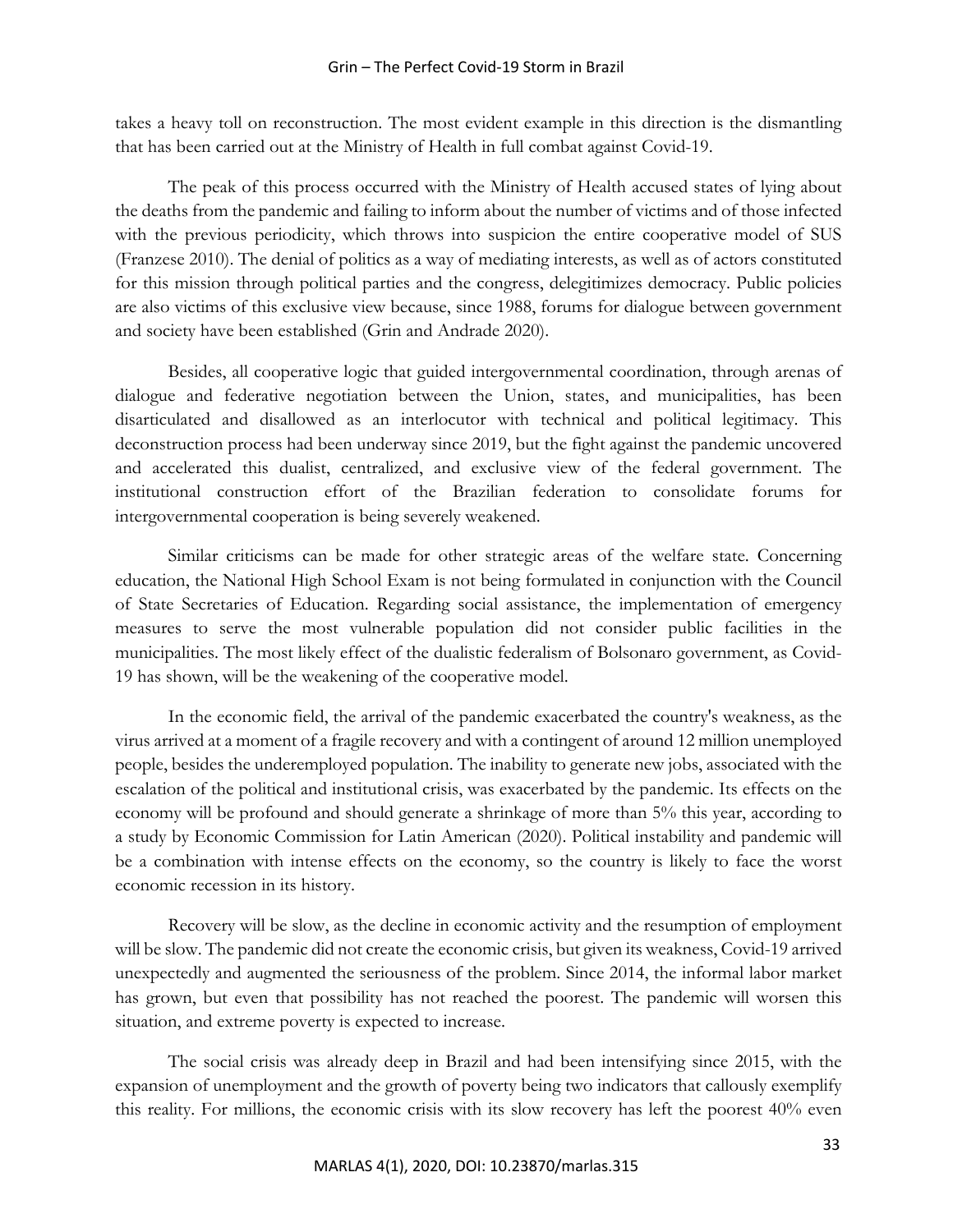#### *Middle Atlantic Review of Latin American Studies*

worse off than before Covid-19. Almost a third of the population (66.3 million people) lives in families where more than half of the income comes from unprotected sources of work (Muñoz 2020).

The most dramatic social effect of Covid-19 in the short term will be the disproportionate increase in the number of infected and dead within the most vulnerable population. At the most immediate level, the main ones affected by the deaths caused by the pandemic are poor and black people living on the outskirts of large cities. After the health crisis, its most pronounced effect will be the intensification of social inequality and income concentration, since the most disadvantaged sectors will be those with more significant difficulties in economic reintegration, apart from educational, family, and health consequences.

Covid-19 did not create the problems the country is facing since 2015, and that has become more acute in the Bolsonaro government. However, the perfect storm has formed in this juncture. The health crisis outcome is still not entirely predictable, although the country is moving quickly to increase its deaths that are at levels like those of the United States. However, the pandemic highlighted the country's political, social, and economic dramas. The horizon still shows only many clouds, and there is no sign of optimism.

**Eduardo José Grin** is professor and researcher at the Getulio Vargas Foundation, São Paulo, Brazil. He holds a PhD in public administration and government (Getulio Vargas Foundation). He has carried out research projects supported by UNESCO, the British Embassy in Brazil, the Global Initiative for Fiscal Transparency, and the Latin American Development Center for Administration. His areas of interest are local governments, intermunicipal cooperation, federalism and intergovernmental relations, and state capacity.

# **References**

Abrucio, Fernando Luiz et al.

2020 "Combate à Covid-19 sob o federalismo *bolsonarista*: um caso de descoordenação intergovernamental". *Revista de Administração Pública* (article in submission).

Agranoff, Robert

2007 "Intergovernmental Policy Management: Cooperative Practices in Federal Systems." In *The Dynamics of Federalism in National and Supranational Political Systems*, edited by Michael A. Pagano and Robert Leonardi, 248–284. New York: Palgrave Macmillan.